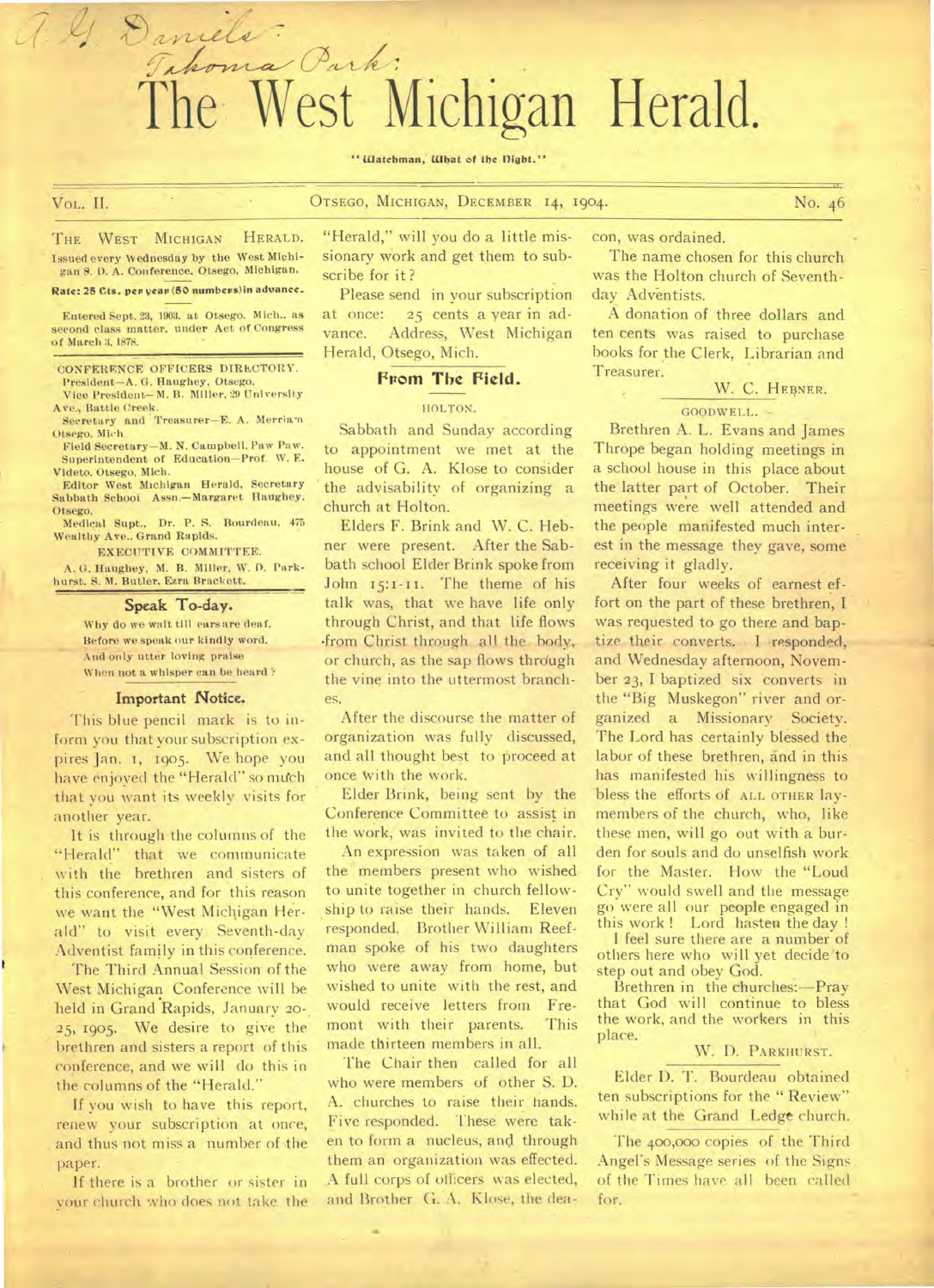# 2 THE WEST MICHIGAN HERALD. December 14, 1904

### **Educational.**

#### MAPLE GROVE.

We have visited the school at Maple Grove in Barry county, where sister Mildred Wilson is teaching.

Sunday afternoon, December 4, a special program was given by the pupils. Among other things, they are piecing missionary quilts, and some fine specimens of their work were exhibited.

The company at Maple Grove have recently built a neat little school house, and they also hold their weekly meetings in it.

W. E. VIDETO.

#### WRIGHT.

Our school is doing nicely and I have nothing but words of courage. The longer I am in the churchschool work, the more strongly convinced am I that it is the right hand of the message. I often think of the words, "It is a grand work to reform, but a grander work to form."

I am so thankful for the privilege of having a part in this work. I have put my heart and soul in this work, determined to make it a success. The church-school work stands in a good light before the people of the community. I frequently have the opportunity of speaking in behalf of Christian education, and as often is our work spoken well of.

We have yet seen no conversions in the school this year, but several are deeply stirred and we hope to see some for next year to prepare for work in the south. I can sum it all up by saying that I am of good courage and the work is onward. GILBERT ILES. EMMANUEL MISSIONARY COLLEGE.

Things at Emmanuel Missionary College are moving as smoothly as can be expected. Week before last a very pleasant board meeting was held at this place at which time some new regulations were formed whereby we are enabled to do more thorough work than has ever been done.

Now, we need more students, and it stands with the people in the field to see that young people are sent to us to receive a training. The great wide harvest field is calling for laborers, and Emmanuel Missionary College stands ready to train young people in as short a time as possible to enter some department of the work. May our young people be aroused to the fact that we are living in the last days, and that now is the time for them to come to the front.

#### Academy Notes.

Miss Nellie Spencer, who has been suffering from an attack of tonsilitis, has fully recovered and is again in the school.

As the farm work is nearly done, more of the resident students are entering the school. Vernon Jobes, Frank Olmstead, Ellis Brown and James Olmstead are the latest arrivals.

The Academy team is used each Sunday evening by those holding meetings in a school house about five miles southeast of Cedar Lake. The subject under consideration at present is the Sabbath. The community is much stirred over the question. The work is in charge of Brethren Frank.Fishell and Ned Collins.

Some nice work is being done on the Academy printing press by Brother Otto Rathbun. Brother Rathbun is a practical printer, having had several years' experience with the Review and Herald Pub. Co., the Gage Printing Co., of Battle Creek and other large concerns. If any of the readers of the Herald desire letter heads, envelopes, cards of any kind printed, we trust they will send us an order, as this will be one means of helping the school.

We quote from a letter recently received from Brother and Sister Wolcott, who left Cedar Lake to take charge pf an industrial school in Palisades, Colorado. "We have a large log house for our dormitory. It has a large parlor, sitting room,

k.

dining room, kitchen and goodsized bed-room down stairs, and two large rooms up stairs. We have no girls in the dormitory. The boys ,occupy the upstairs and the parlor is used as a study room. We have a fine little school room with primary and intermediate de. partments, and 38 scholars. We are busy early and late, but enjoy the work, for it is the Lord's."

#### **REVIEW AND HERALD. .**

The "Review" visits every family in the following named churches and companies:

Cedar Lake Bangor Bloomingdale Otsego Blendon Holton Paw Paw Wright Glenwood **Orange** Decatur South Monterey Allegan Lowell Kalamazoo Freemont Lyons Carson City Bushnell Frost Carlton Center. Urbandale Bedford Grand Ledge Berrien Springs Benton Harbor Eaton Rapids

#### Telephone Directory.

West Michigan Tract Society, Otsego, Mich., Long Distance Bell Phone No. 29.

Elder A. G. Haughey, Otsego, Mich., Long Distance Bell Phone No. 149.

E. A. Merriam, Otsego, Mich., Long Distance Bell Phone No. 139.

Eld. W. D. Parkhurst, 927 Quigley Ave., Grand Rapids, Mich., Long Distance Bell Phone No. South 178.

Dr. Patience S. Bourdeau, 475 Wealthy Ave., Grand Rapids, Mich. Long Distance Bell Phone No. 1503. Citizens Phone No. 3358.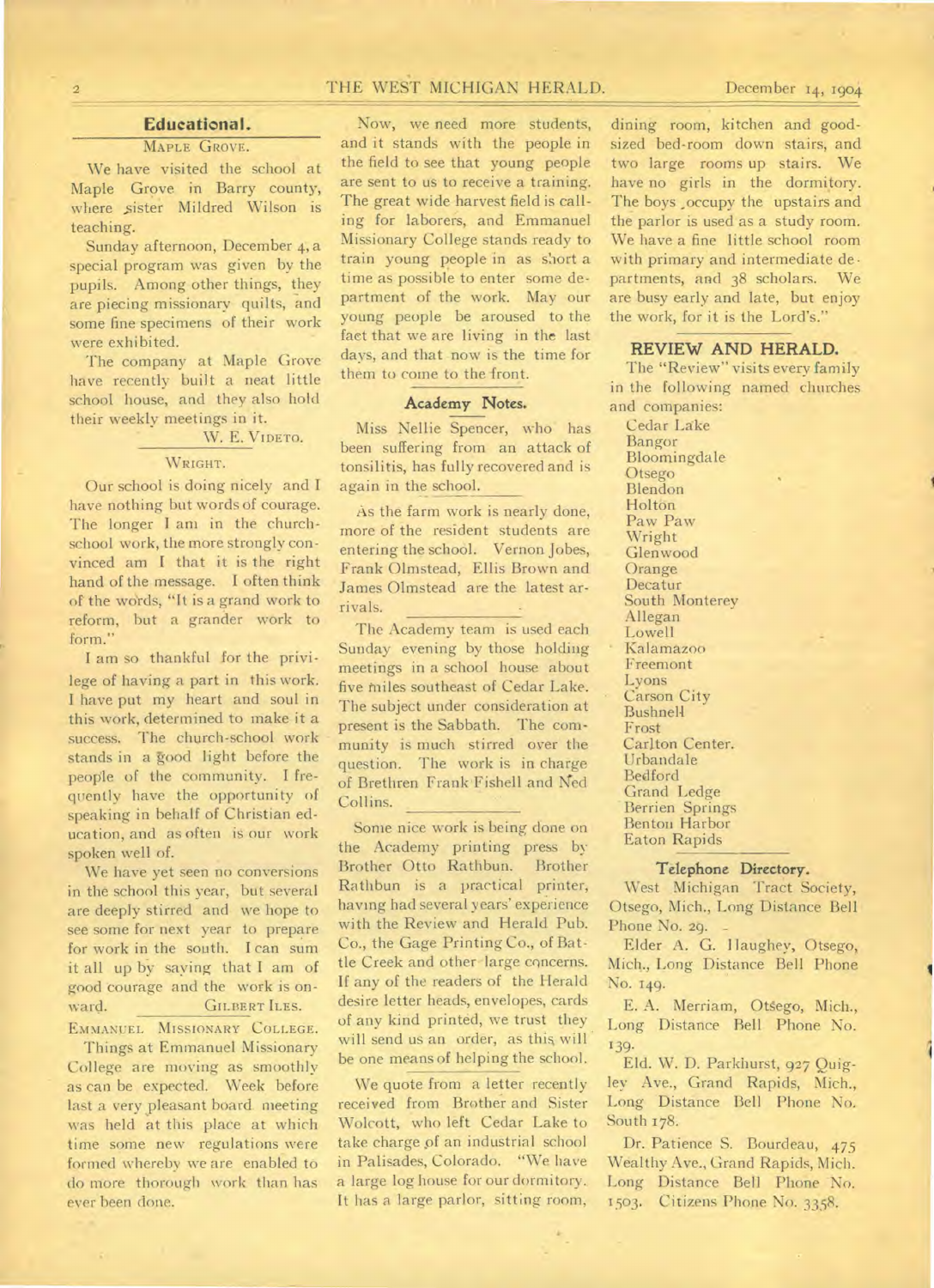#### **Medical.**

# Care of the Teeth.

In studying how to properly care for the body it is very important that we take into consideration the care of the teeth.

The teeth besides being an ornament to the face, giving it expression and symmetry, perform the main part of the mechanical digestion.

By grinding the food it is mixed with the saliva, and thus prepared for digestion in the stomach and other digestive organs.

When we consider the fact that starches are largely digested by the action of the saliva, and that a large part of our diet is made up of starch foods, we can appreciate the necessity of giving. the teeth proper care.

When the teeth become decayed or missing, food cannot be properly masticated, hence not enough saliva is brought into use, the food is swallowed in almost an unbroken mass or "washed down" with some kind of liquid (which NEVER should be done) and the next thing, the individual is suffering from indigestion, prolapsed stomach, torpid liver and many other ailments so common to this day and age of the world.

That disease of the teeth like most other diseases is caused by germs, is recognized by the medical and dental profession.

The unwashed tooth surely is an ideal breeding place for micro-organism; since it has warmth, moisture and plenty of decayed food.

Food passed through a filthy mouth cannot help but breed disease to the whole alimentary tract. Blood poisoning has been known to be caused by ulcerated teeth, and many other serious conditions may be traced to poorly kept teeth.

Nothing can be more disgusting to a refined individual than to hold conversation with a person whose mouth is full of filthy, dirty teeth, for with such a condition one could not expect but to have a foul breath.

# Booker T. Washington, who has done so much to educate and train for usefulness the colored people of the South, requires each student to be provided with a tooth brush be-

fore entering the school. He says that "a person can be marked for their refinement by the use of the brush."

Surely this is an example to us. We would say then that the teeth should be kept clean for a threefold reason:

First: That they may be preserved as long as possible.

Second: That they may perform their office in the work of digestion and thus promote good health.

Third: For general appearance and cleanliness.

A FEW PRACTICAL HINTS.

Attention should be given to the teeth from infancy. Some people think because a child loses his first teeth at an early age, that they require little or no attention, but this is a wrong idea.

When a baby has not more than six or eight teeth they should be carefully washed with a clean linen cloth, and later on a soft baby tooth brush may be used. It is very important to preserve the temporary set as long as possible, both for the health of the child and to secure a perfect permanent set.

As the permanent set is developed the temporary set is absorbed to make room for them, but a• dead nerve can never be absorbed, hence deformity is most likely to occur in the permanent teeth. The practice of pulling the child's tooth with a string is entirely wrong, as much damage may be done to the tooth.

The adult's teeth should be thoroughly cleaned with a brush and some good tooth powder once a day and the teeth should be well brushed after each meal to 'remove all particles of food.

There are many kinds of tooth powders on the market, but for a few cents one can get at a drug store, precipitated chalk, which is an excellent thing for the teeth.

When the teeth begin to decay they should at once be filled, for it is much easier to keep the teeth than to use artificial ones.

At any rate keep the teeth CLEAN' by some means, that we may be able to speak forth the praises of God with a'clean, sweet mouth.

#### EDITH E. BRUCE.

# **December Life and** Health.

The cover of the December LIFE AND HEALTH is very neat and attractive. It is made up of a picture of the Bartholdi Fountain covered with ice as it appeared on the day of McKinley's second inauguration, with the Capitol.building appearing in the background. The following contents of this issue will be found to be very interesting and profitable.

Health by Chewing.

The Rationale of Exercise.

The Doctor and His Patients. Foods and Customs in China.

The Doctor to His Son.

Christ a Lover of Nature.

How to Arrange the Dessert.

In addition to the above topics, the December issue contains editorials on Muscle Heat vs. Stove Heat, Stuffy Rooms, What are Health Foods, Pure Foods, Communicable Diseases, Sanitation, Hygiene, Questions and Answers, Reviews on Recently Published Books on Health, Health Hints for Winter, A Cure for Dandruff, etc. .

All this valuable reading in a single issue of LIFE AND HEALTH costs only 5 cents a copy and only 5o cents per year by subscription.

This journal has been tendered a hearty reception. Everybody seems to like it. Agents are having excellent success in soliciting for it. Special rates are given to agents on the November and December issues. Terms and prices will be furnished on application.

Address West Mich. Tract Society.

Elder A. G. Haughey conducted the morning services at the Tabernacle in Battle Creek Sabbath, December io.

# December 14, 1904. THE WEST MICHIGAN HERALD.